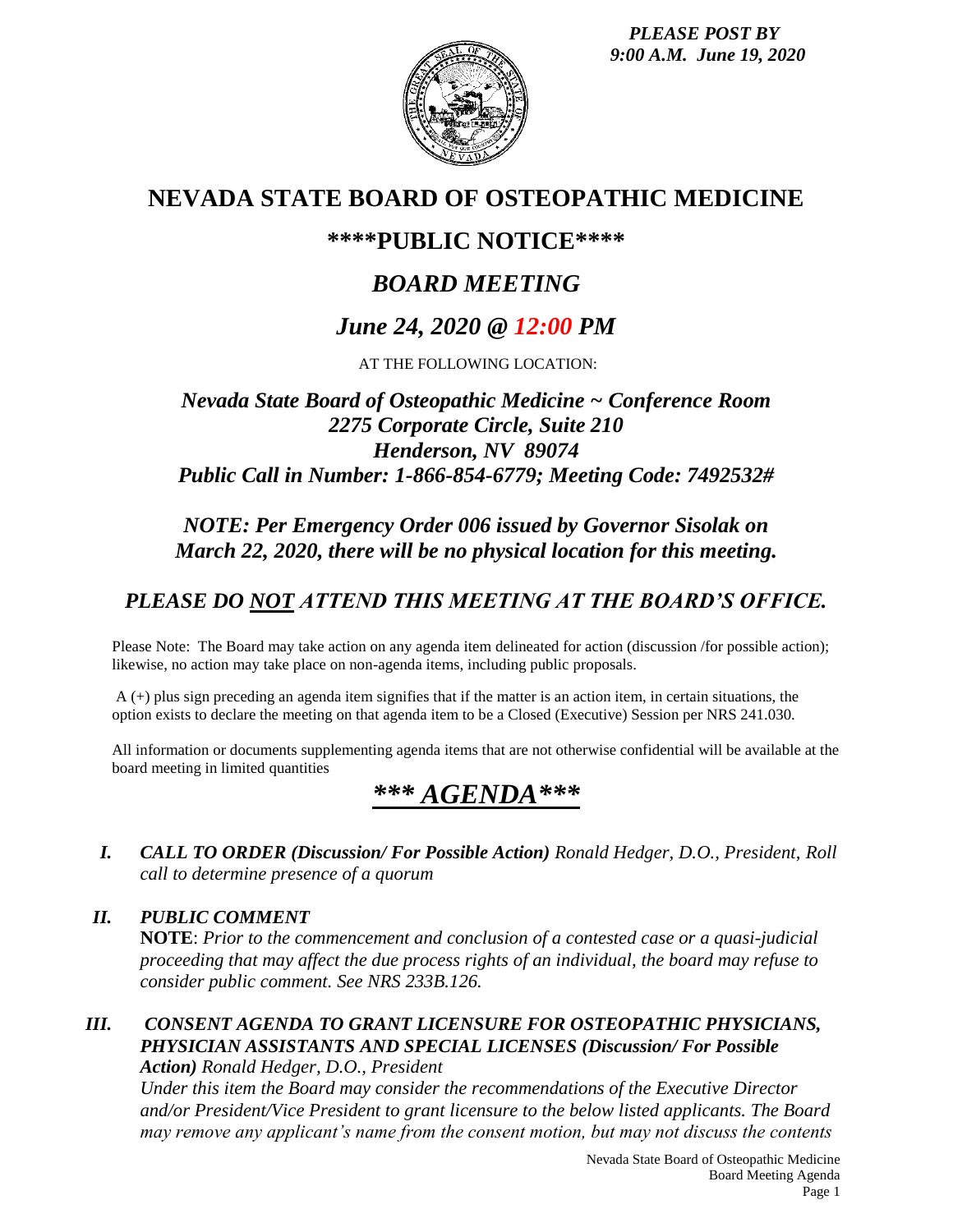*of the application for licensure without the applicant present following proper notice pursuant to the open meeting law.*

## **Effective 07/01/2020**

**Osteopathic Physician Name Specialty** David Fedor, D.O. Critical Care Medicine Marlow Hernandez, D.O. Internal Medicine Lary Korn, D.O. **Anti-Aging Medicine** SangOuk Lee, D.O. Internal Medicine Susan Lee, D.O. Internal Medicine Joseph Mazzei, D.O. Emergency Medicine Jonathan Melgar, D.O. Internal Medicine Angel Pinachos, D.O. Family Medicine Fernando Ramirez, D.O. **Internal Medicine** Amy Stratton, D.O. **Gastroenterology** 

Angel Wenger, PA-C Active-Not Working Shannon Hogan, PA-C Active-Not Working

#### *Special Licenses NRS.633.411:*

*Ali Abu-Alya, D.O. Southern Hills Neurology McKay Avondet, D.O. Mountain View OB/GYN Jacob Christensen, D.O. Southern Hills Psychiatry Stefanie Lai, D.O. Mountain View PM&R Brady Wells, D.O. UNRSOM Psychiatry*

### *Physician Assistant Supervising Physician*

*Ann Asmussen, D.O. Mountain View Transitional Jhaunden Concepcion, D.O. Southern Hills Family Medicine John Davis, D.O. UNRSOM Family Medicine Connor Frost, D.O. Mountain View Emergency Medicine Samuel Hart, D.O. Valley Hospital Family Medicine Thomas Henning, D.O. UNRSOM Family Medicine Rodger Hurst, D.O. Southern Hills Family Medicine Wilbur Ji, D.O. UNLVSOM Internal Medicine Tyler Miller, D.O. Mountain View Emergency Medicine Ahmad Nezam, D.O. UNLVSOM Emergency Medicine Mark Olson, D.O. Mountain View General Surgery Eujean Park, D.O. Mountain View Internal Medicine Justin Peoples, D.O. UNLVSOM General Surgery Katerina Roma, D.O. UNLVSOM Internal Medicine Michael Scalone, D.O. Mountain View Transitional Tina Tran, D.O. Mountain View Emergency Medicine*

### *IV. PUBLIC COMMENT*

*Prior to the commencement and conclusion of a contested case or a quasi-judicial proceeding that may affect the due process rights of an individual, the board may refuse to consider public comment. See NRS 233B.126.*

*Under the public comment item, members of the public may bring matters not appearing on this agenda to the attention of the Board. The Board may discuss but may not act on the matters at this meeting. A citizen may speak on a matter not on the posted Agenda after all matters listed on the posted Agenda have been acted upon by the Board, but only after*